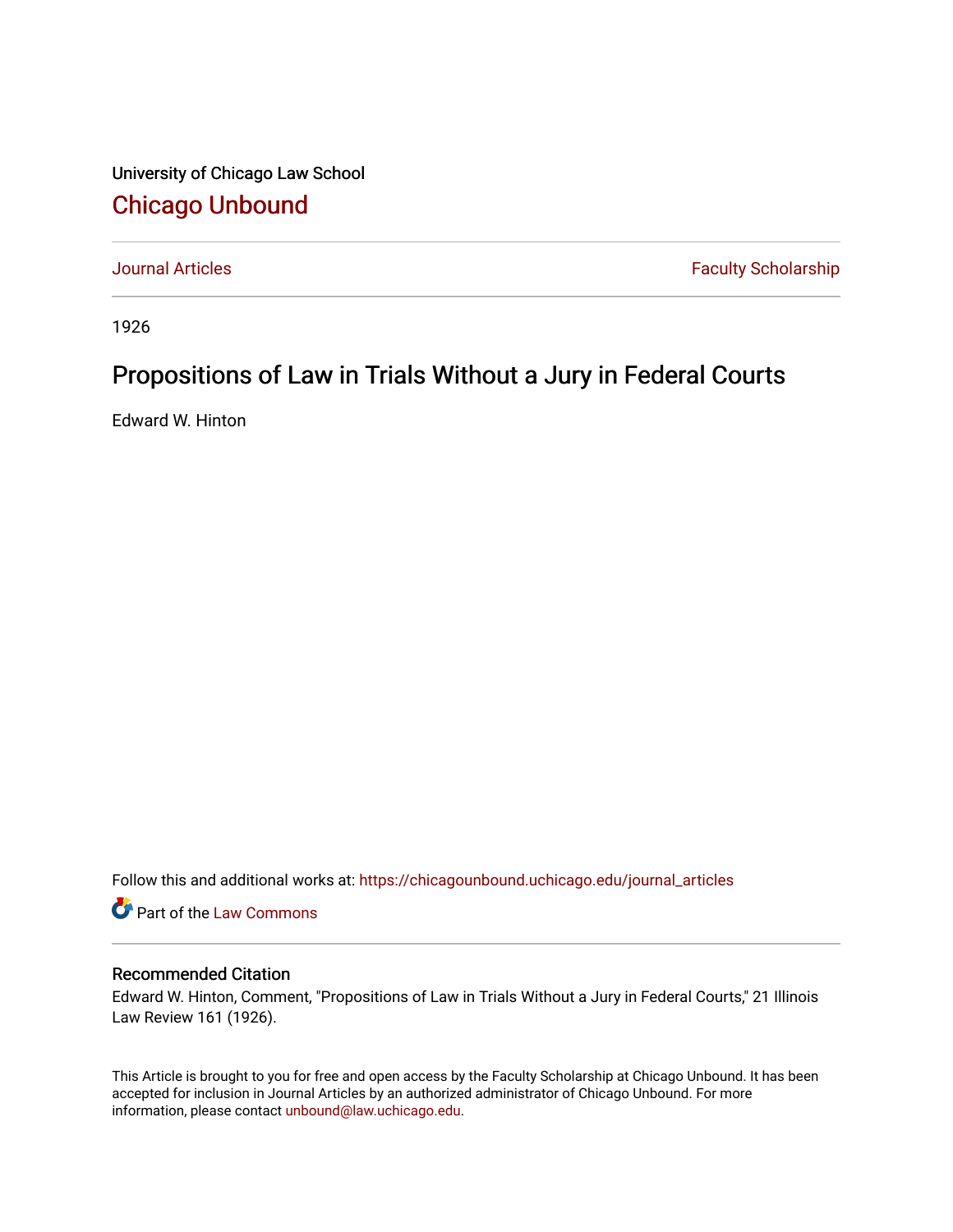## **COMMENT ON RECENT ,CASES**

FEDERAL PRACTICE-PROPOSITIONS OF LAW IN TRIALS WITHOUT **<sup>A</sup>**JuRY.-[Federal] In Illinois' and a number of the other states there are statutes regulating the trial of actions at law without jury which provide in substance that the parties may submit propositions of law to the court, and that exceptions may be taken to the rulings on such propositions. By means of exceptions to such rulings the losing party may preserve for appellate review the same questions of law that would arise on exceptions to similar propositions of law embodied in instructions to a jury, or on exceptions to a refusal to give similar instructions to a jury.

In some of the states, the statutes require the judge to state his conclusions of law to which exceptions may be taken.<sup>2</sup> The federal statute<sup>3</sup> on this subject is silent on propositions of law and conclusions of law, and merely provides that where a jury is waived by written stipulation, rulings in the progress of the trial may be reviewed, if excepted to, and when the finding is special the review may extend to the sufficiency of the facts found to support the judgment.

Ever since the passage of this statute in 1865, there has apparently been more or less confusion and uncertainty as to whether the state practice of submitting propositions of law may be used to obtain appellate review of the questions of law involved.

The statute does not require the federal judge to make special findings, and hence no exception can be taken to his refusal to find the facts specially.<sup>4</sup> That is a matter entirely in his discretion. If he finds generally, there is no way of preserving questions of law for review unless the state practice, or some similar procedure is available. That is, the case would be in the same situation as a case tried by jury and brought up on a record showing a general verdict, but without a bill of exceptions preserving the instructions. In that event the appellate court could not know what specific questions of fact had been submitted to the jury, nor how, and hence would assume that all matters in issue under the pleadings had been properly submitted. If special findings are made, then under the statute they are equivalent to a special verdict and present the same questions as a special verdict, namely, what judgment should be entered as a necessary legal consequence. But many questions of law involved in a case do not appear on a special verdict. For example, whether there was any evidence to support a given finding, or whether a fact not found was conclusively proved, or which side had the burden of establishing a given proposition, are all questions that

**<sup>1.</sup>** Ill. **Prac. Act** Sec. **61.**

**<sup>2.</sup>** (1909) Mo. R. S. Sec. **1972.**

**<sup>3.</sup>** R. **S.** Sec. 700.

**<sup>4. (1873)</sup>** *Ins. Co. v. Folsom* 18 Wall. 237.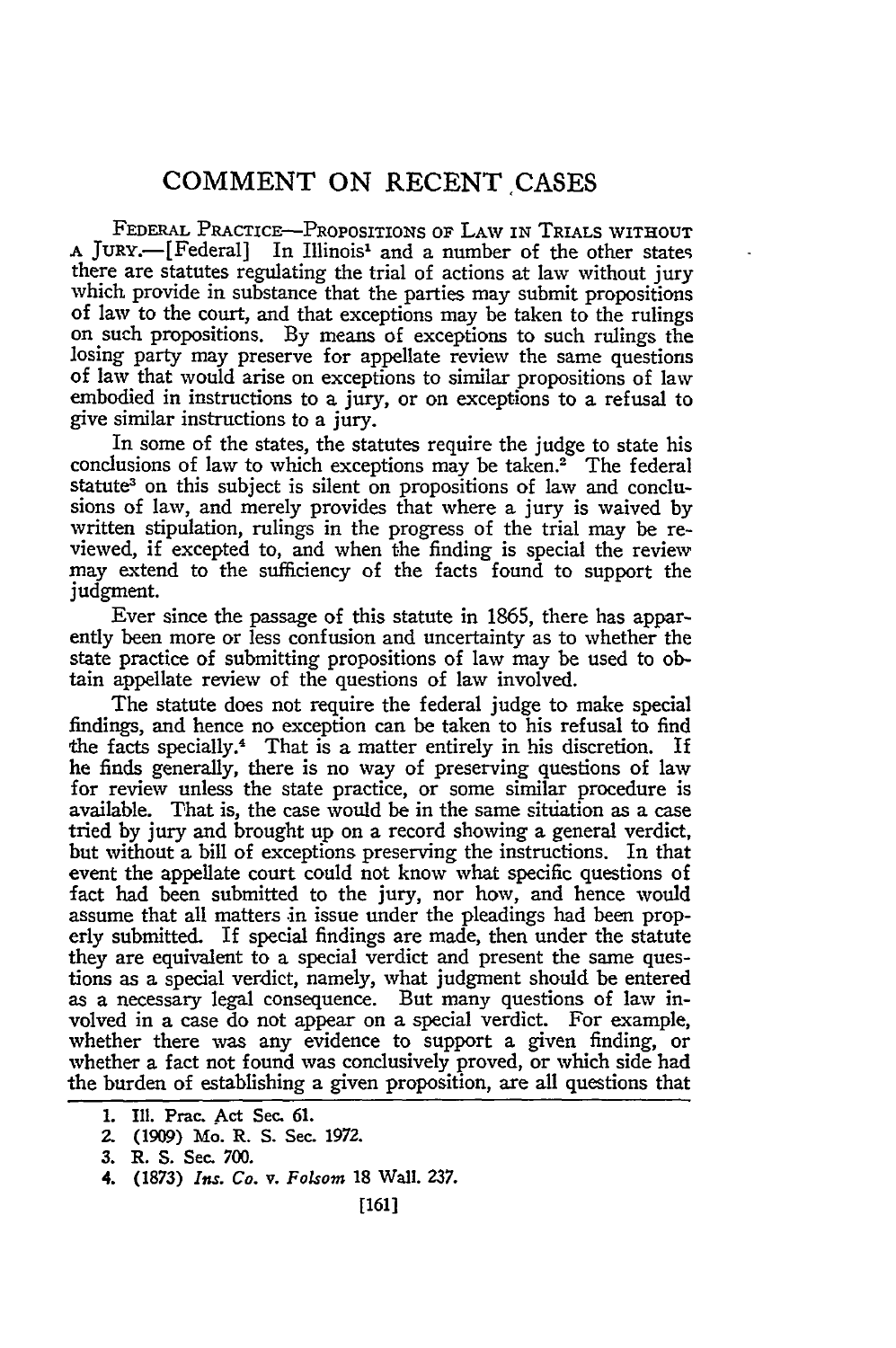could only be preserved by exceptions to rulings prior to the special verdict or special finding.

Hence, special findings alone do not afford appellate review of many important questions of law.

If the state practice is available, all such questions may be raised by propositions of law, and may be preserved by exceptions to rulings thereon as "rulings in the progress of the trial."

But if the state practice is unavailable, and exceptions can not be taken to rulings on propositions of law, the losing party would be unable to obtain adequate appellate review, whether the findings were general or special.

In what is apparently the first case<sup>5</sup> in which the statute was considered, an ejectment suit was tried in the United States circuit court for the Northern district of Illinois without a jury and resulted in a general finding and judgment for defendant. The plaintiff brought the case up on writ of error.

The judgment was affirmed because no error of law was preserved for review.

Mr. Justice Miller, who delivered the opinion, formulated the following propositions for the guidance of attorneys in such cases:

"We condense here the results of an examination of that statute."

1. If the verdict be a general verdict, only such rulings of the court, *in the progress of the trial,* can be reviewed as are presented by

bill of exceptions, or as may arise on the pleadings. *2.* In such cases, a bill of exceptions can not be used to bring up the whole testimony for review any more than in a trial by jury. 3. That if the parties desire a review of the law involved in the

case, they must either get the court to find a special verdict, which raises the legal propositions, *or they must present to the court their propositions of law, and require the court to rule on them.*

4. That objections to the admission or exclusion of evidence, *or to such ruling on the propositions of law as the party may ask,* must appear by bill of exceptions.

This dictum has been referred to with approval in several later cases7 both in the Supreme Court and in the Circuit court of appeals.

In the latest case<sup>8</sup> on the point, which was an action on a contractor's bond to the United States, a jury was waived by stipulation and the issue submitted to the 'court. No special findings were made and no propositions of law were submitted. The trial judge filed a written opinion setting forth **his** views of the law and the facts, and in accordance therewith entered judgment for the plaintiff. The Circuit court of appeals affirmed the judgment, and the defendant below brought the case up on writ of error.

The opinion by Mr. Justice Sanford points out in accordance with a long list of previous cases that the written opinion of the

**<sup>5.</sup>** (1869) *Morris v. Jackson* 9 Wall. 125. 6. Act of March 3, 1865, now R. S. Secs. 649. 700. 7. (1884) *Martinton v. Fairbanks* 112 U. S. 670; (1912) *Seep v. Ferris* 201 Fed. **893.**

<sup>8. (1926)</sup> *Fleischman Const. Co. v. U. S.* 46 Sup. Ct. Rep. 284.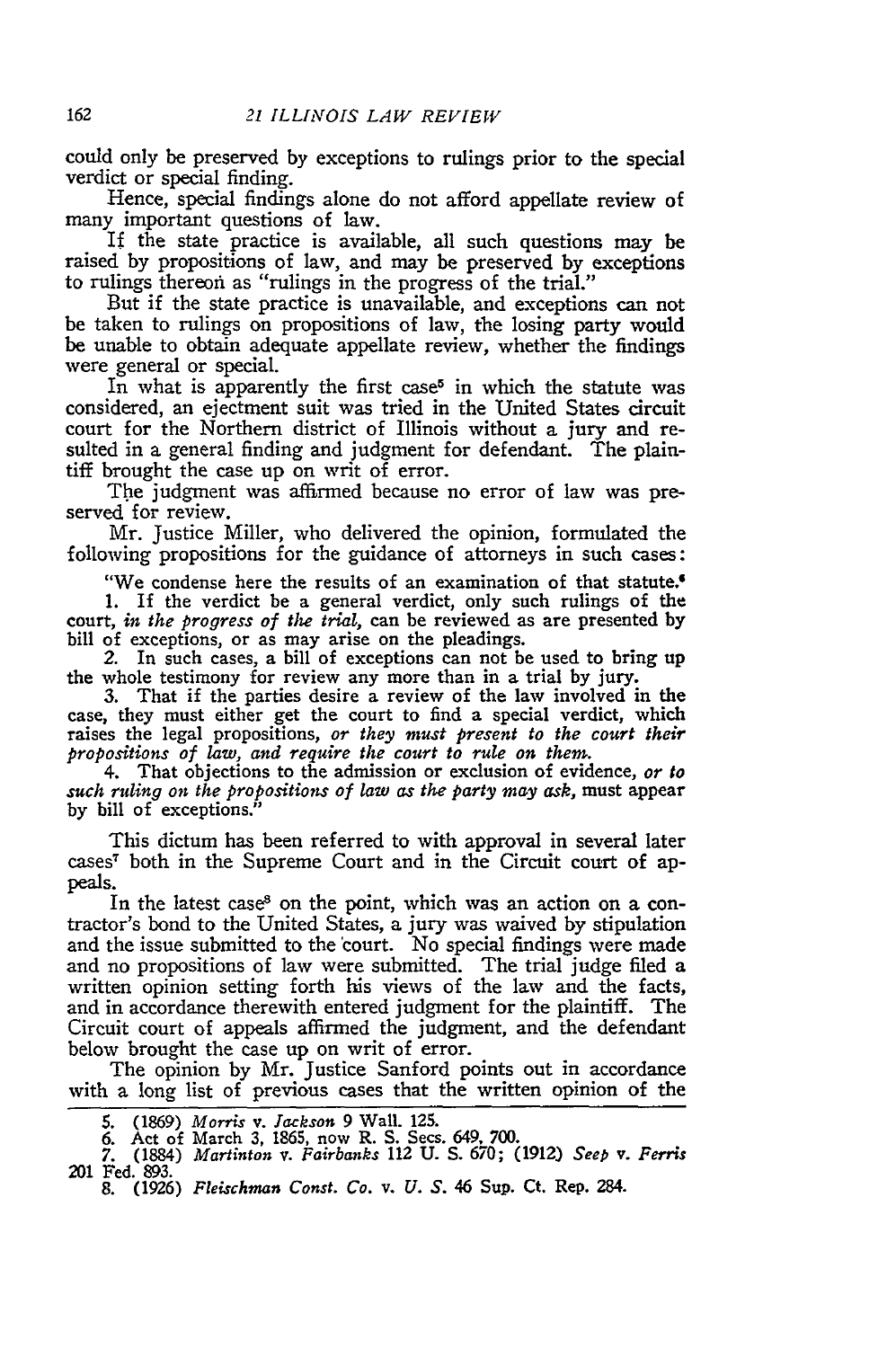trial judge was not a special finding within the meaning of the statute, and therefore the various questions of law involved were not open to review, and adds:

"To obtain a review **by** an appellate court of the conclusions of law a party must either obtain from the trial court special findings which raise the legal propositions, *or present the propositions of law to the court and obtain a ruling on them."*

A considered dictum **by** the Supreme Court of the United States commands attention, especially when it involves a point of its own appellate practice, and after such repeated approvals from 1869 to 1926 might well be thought to settle the question, but for the fact that the two or three decisions on the point are squarely the other way.

The *Folsom* case, in which there was an attempt to use propositions of law, was a suit on an insurance policy. In the trial without a jury the defendant requested the court to rule that the evidence was insufficient to entitle the plaintiff to a verdict, which was refused. The defendant also requested the court to adopt certain conclusions of law corresponding to instructions, all of which were refused.

The Supreme Court held, though with considerable hesitation, that the request to the trial court to rule as a matter of law that the evidence was insufficient should be regarded in the same light as a motion to direct the verdict in a trial by jury, and accordingly that the ruling might be reviewed, but that the rulings on the propositions of law submitted were not the sort of rulings to which exceptions might be taken and hence were not reviewable. On this point the language of the opinion is clear.

"Requests that the court would adopt certain conclusions of law were also presented by the defendants, in the nature of prayers for instructions, as in cases where the issues of fact are tried by a jury, which were refused by the Circuit court, and the defendants also excepted to such refusals.

"None of these exceptions have respect to the rulings of the court in admitting or rejecting evidence, nor to any other ruling of the Circuit court which can properly be denominated a ruling in the progress of the trial, as everyone of the refusals excepted to appertains to some request made to effect or control the final conclusion of the court as to the plaintiff's right to recover. *Such requests or prayers for instruction, in the opinion of the court, are not the proper subjects of exception in cases where a jury is waived and the issues of fact are submitted to the determination of the court."*

The holding in the *Folsom* case that the ruling on a request to hold that the evidence was insufficient to support a recovery was subject to exception and review was followed in one later case,<sup>10</sup>

**<sup>9. (1873)</sup>** *Ins.* Co. *v. Folsom* **8** Wall. **237; (1901)** *Consol. Coal* Co. *v. Ice* Co. **106** Fed. **798;** (1904) *Streeter v. Sanitary Dist.* **133** Fed. 124; **(1906)** *Franklin v. Farry* 144 Fed. **663;** (1925) *Law* v. *U. S. 266* **U. S.** 494, semble. **10. (1893)** *St. Louis v. Western Union Telegraph* Co. 148 **U. S. 92.**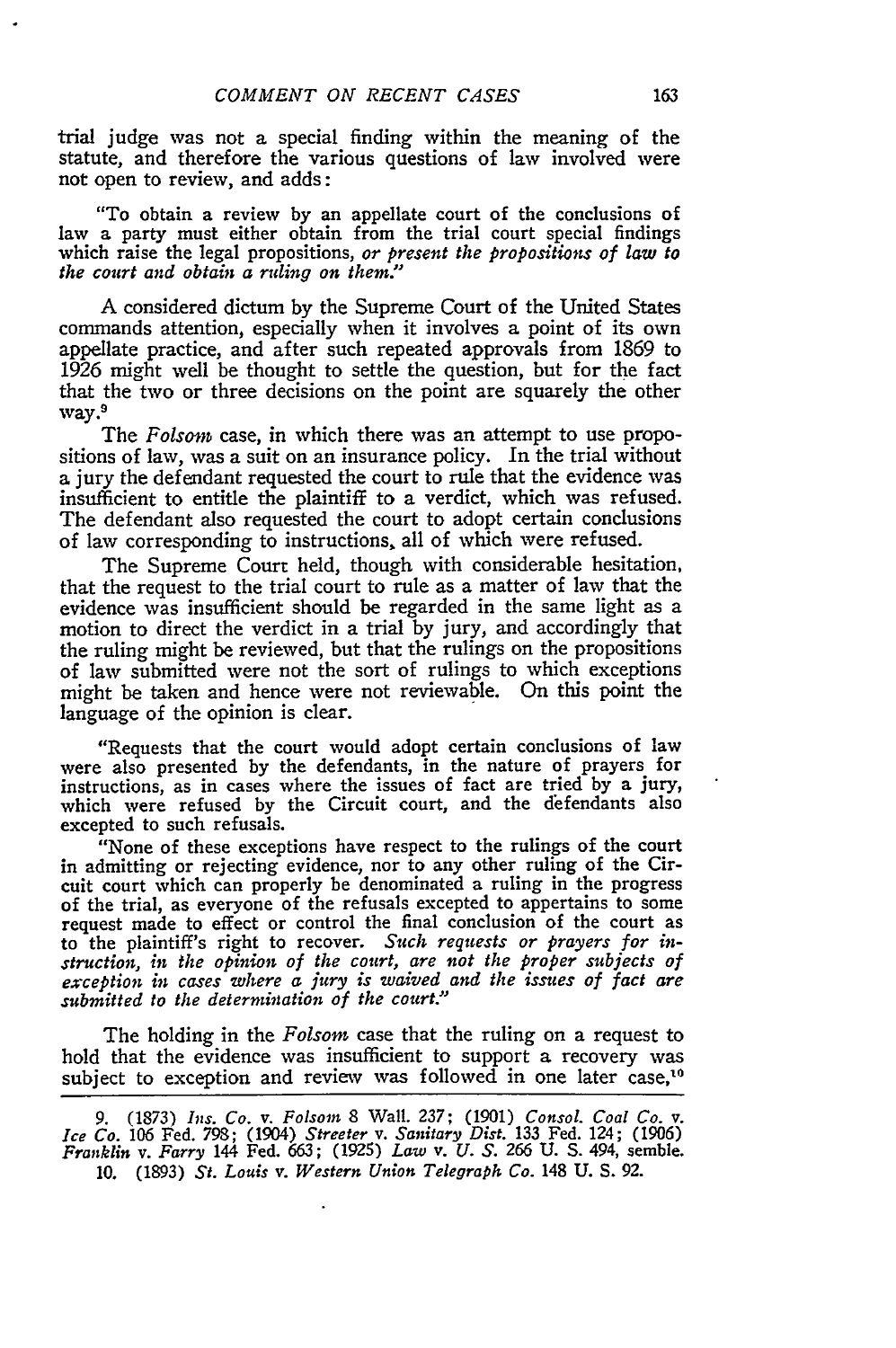but was apparently repudiated when the same case<sup>11</sup> came before the court after a retrial.

The last ruling in the *St. Louis* case might possibly be explained on the theory that the court regarded the motion or request as an attempt to bring before the court a question of fact as to the proper verdict under all the evidence, rather than the question of law as the sufficiency of the evidence to warrant the verdict.

To say the least, that case made it extremely doubtful whether a ruling on a motion to direct the verdict in a trial without a jury was subject to review. That doubt seems to be settled against review by the last case<sup>12</sup> on the point.

The *Law* case was a suit on a war risk insurance policy, in which there was a trial without a jury. The government requested a peremptory instruction on the theory that the plaintiff had failed to prove a disability within the meaning of the policy, which was refused.

The opinion thus disposes of the point:

"The Court of appeals held that the motion should have been granted. Its judgment must be reversed and that of the District Court must stand, because the case was tried without a jury and there was only the general finding for the plaintiff. Neither the evidence, nor'the questions of law presented by it, were reviewable by the Court of appeals. To inquire into the facts and the conclusions of law on which the judgment of the lower court rests was not permissible."

It might be urged that since the *Folson* case was tried before the adoption of the Conformity Act,<sup>13</sup> it merely means that the Act **of** 1865 did not per se provide for such rulings on the general analogy to instructions to a jury, and that the *Law* case was not aided by the Conformity Act, because the code of Montana, where the case was tried, did not provide for propositions of law, but for special findings. It was, of course, well settled prior to the Conformity Act that the practice under state statutes was not applicable to a federal court sitting in such state.<sup>14</sup> It remains to consider then whether the Conformity Act affects trials in a federal court without a jury so as to enable exceptions to be taken to rulings on propositions of law when that is authorized by the local statute.

The state statutes requiring special findings clearly can not be invoked in the federal courts because inconsistent with the federal statute, which leaves the federal judge free to find generally or specially, as he thinks proper.

But the state practice of submitting propositions of law might be regarded as supplementing the federal practice.

Prior to the Act of 1865, a jury was sometimes waived in the federal courts, but the rulings were uniform that there could be no appellate review of the trial because it was extra legal, or an arbi-

164

<sup>11. (1897)</sup> *St. Louis v. Western Union Telegraph Co.* 166 **U. S. 338.**

<sup>12. (1925)</sup> *Law* v. *United States* 266 *U. S.* 494.

<sup>13.</sup> Act of June **1, 1872,** now R. S. Sec. 914.

<sup>14. (1858)</sup> *Kelsey v. Forsyth* 21 Howard, 85.